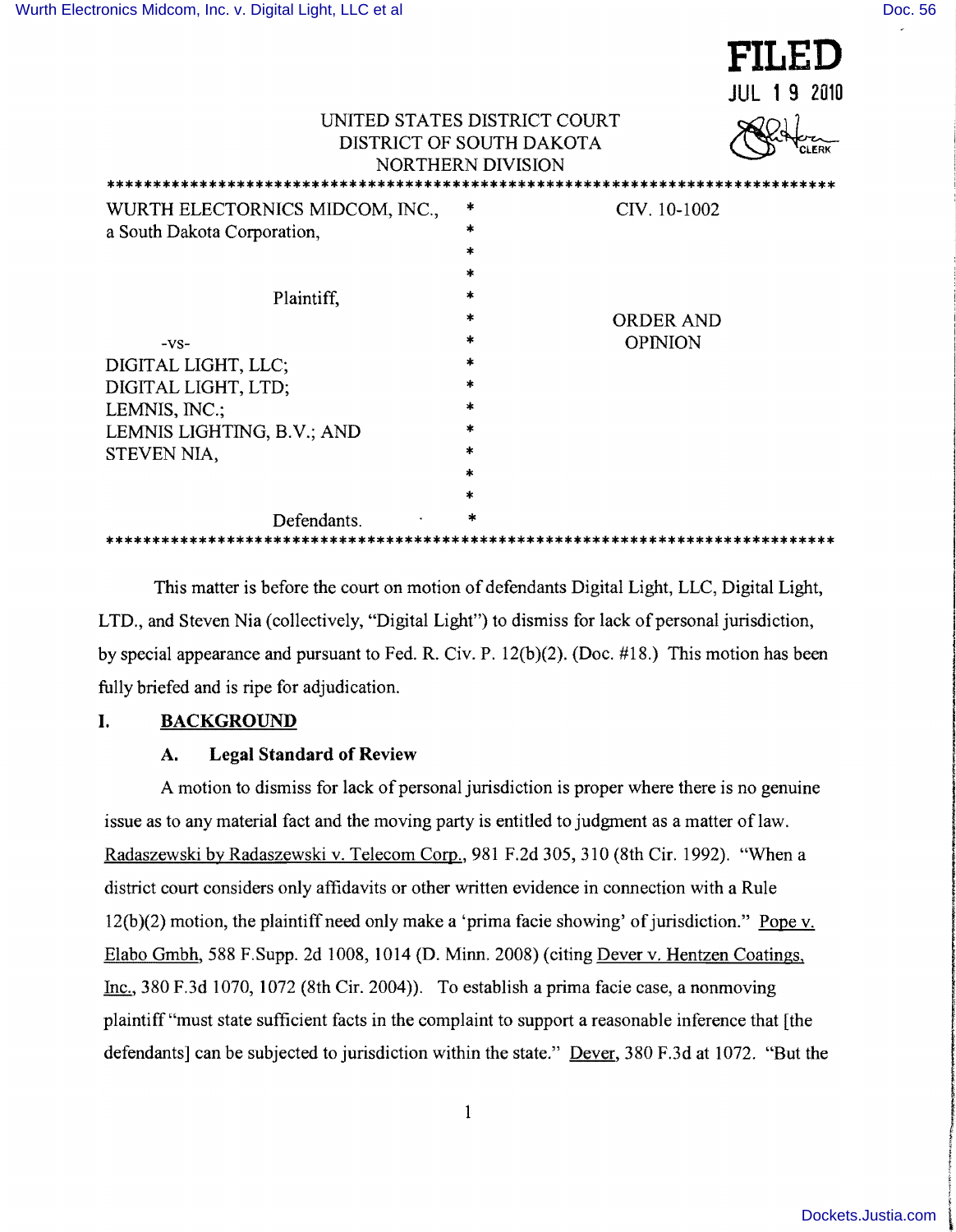plaintiff attempting to make a prima facie showing-like [a] defendant seeking dismissal-cannot rely on pleadings alone. Instead, the parties must present affidavits or other evidence outside of the pleadings." Pope, 588 F.Supp. 2d at 1014 (citing Block Indus v. DHJ Indus., Inc., 495 F.2d 256,260 (8th Cir. 1974)). Factual evidence in affidavits and other evidence is weighed by the court as follows:

We look at the facts relevant to the issue of jurisdiction in the light most favorable to [the plaintiff], give him the benefit of all reasonable inferences from these facts, and deny the motion to dismiss if the record, viewed in this way, raises any genuine issue of fact material to the issue of jurisdiction.

Radaszewski by Radaszewski v. Telecom Corp., 981 F.2d 305,310 (8th Cir.

1992).

Although the Eighth Circuit has not weighed in on how conflicting affidavits are resolved, I agree with Judge Bartlett's analysis below:

The allegations in the Complaint must be taken as true to the extent they are uncontroverted by the defendant's affidavits. If the parties present conflicting affidavits, all factual disputes are resolved in the plaintiff's favor, and the plaintiff's prima facie showing is sufficient notwithstanding the contrary presentation by the moving party.

Cantrell v. Extradition Corp. of Am., 789 F.Supp. 306, 308-09 (W.D. Mo. 1992) (citing Wyatt v. Kaplan, 686 F.2d 276,280 (5th Cir. 1982)); Behagen v. Amateur Basketball Ass'n of U.S.A., 744 F.2d 731, 733 (10th Cir. 1984)). In other words, the defendants' relevant factual assertions in the affidavits can be included in this court's analysis at this preliminary stage, but only ifthey are uncontroverted by the plaintiff, and even then, they are viewed in a light most favorable to the plaintiff. Otherwise, all controverted facts must be resolved in favor of the plaintiff on this motion at this stage, and the motion must be denied if any genuine issue of material fact raised by the plaintiff indicates personal jurisdiction is proper before this court.

# **B. Relevant Factual Background**

Plaintiff, Wurth Electronics Midcom, Inc., is a South Dakota corporation (although originally erroneously described in the caption as a Delaware corporation) with its principle place ! ! **INSURANCE** in Paris

**f** write trimmer. I the Multimeters **Particular** r, I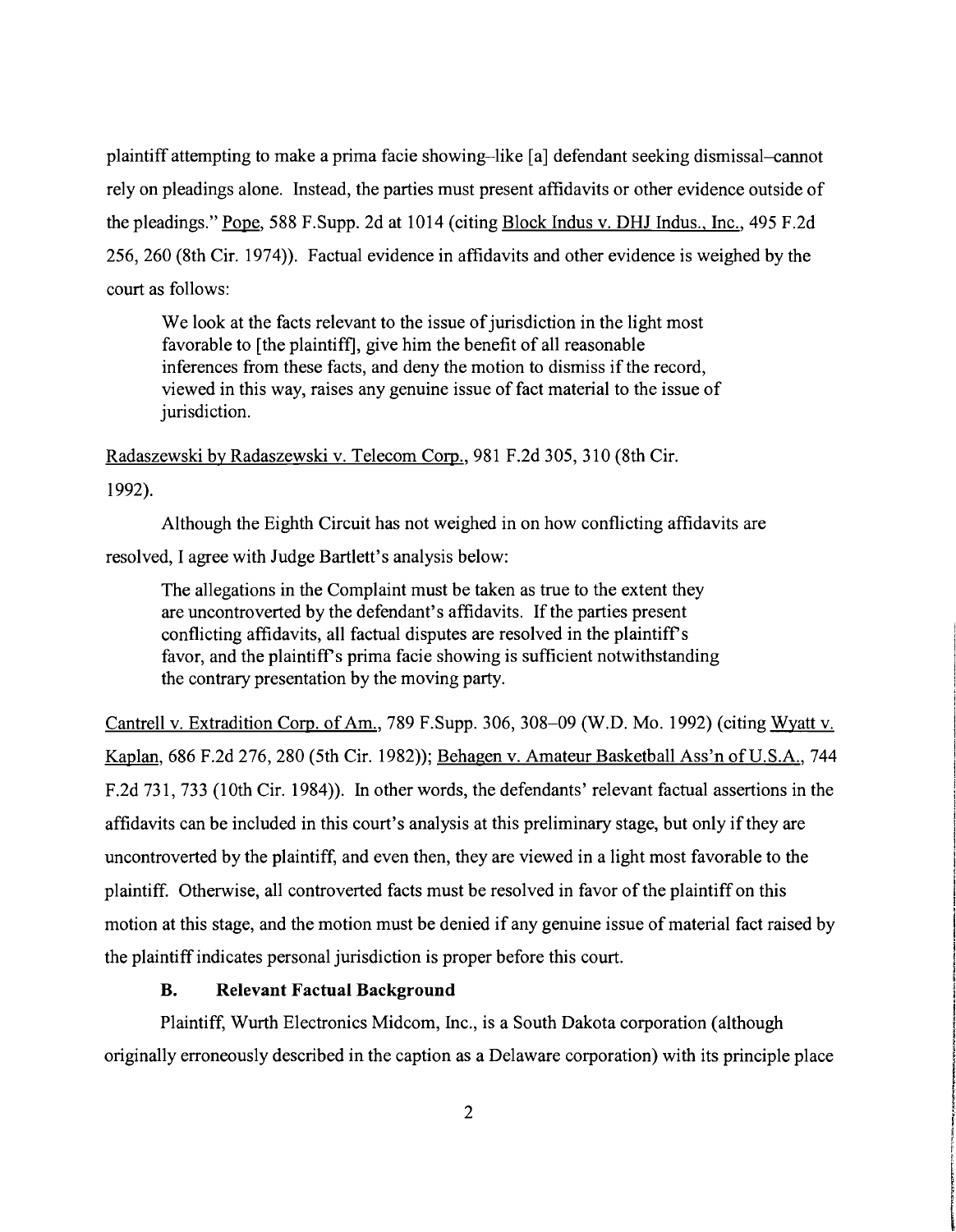of business in Watertown, SD. (Complaint, Doc. #1-3, ¶ 1; Pl.'s Resp. Mot. to Dismiss, Doc. 30, p. 10 n.4.) Steven Nia is Chairman and CEO for Digital Light, LLC, is a director for Digital Light, LTD., and is a resident of California. (Nia Aff., Doc.  $\# 19, \P 1$ .) Digital Light, LLC is organized under the laws of California, with a principle place of business in Los Angeles. (Id. at 2.) Digital Light, LTD. is a Hong Kong company with a principal place of business in Hong Kong. (Id. at  $\P$  3.) Plaintiff brings this suit based upon an alleged breach of contract resulting from defendants' inability or refusal to pay for components, manufactured by plaintiff, and utilized by Digital Light to finish the Pharox LED light bulb. (Complaint, Doc.  $\#1-3$ ,  $\P$  35; Memo to Support Motion to Dismiss, Doc. #21, p. 3.)

Digital Light had a business relationship with Lemnis Lighting, B.V., or Lemnis, Inc., or both (collectively, "Lemnis") before the transaction at issue. (Nia Aff., Doc.  $\#$  19,  $\P$  15.) This relationship involved Digital Light manufacturing products designed by Lemnis, "as well as other LED products designed by Digital Light." (Id.)

Plaintiff developed the design for the transfonners and inductors ("Pharox components") that comprise the LED products at the heart of this controversy in its Watertown, SO office. (Giba Aff., Doc.  $\#31$ ,  $\P$  11.) At least initially in the Pharox transactions at issue ("Pharox") project"), plaintiff directly transacted with Lemnis alone in obtaining purchase orders. (Giba Aff., Doc.  $\#31$ ,  $\P 3$ ; Nia Aff., Doc.  $\#19$ ,  $\P 17$ ). Digital Light admits that it first became involved in the Pharox project as a consignee of the first purchase order conveyed by Lemnis to plaintiff, tendered at some point in 2008. (Nia Aff., Doc.  $\#19$ ,  $\P$ 17.) Contrarily, plaintiff contends that although it received its first purchase orders from Lernnis, both Lemnis and Digital Light were partners in the Pharox project at some point during the time when plaintiff was designing the Pharox components, and that both Digital Light and Lemnis expected design of the Pharox components to occur in Watertown, SD. (Giba Aff., Doc.  $\#31$ ,  $\P 11$ .) Plaintiff's evidence of the existence of a partnership between Lernnis and Digital Light includes a May 6, 2009, press release. (Pl.'s Resp. Mot. to Dismiss, Doc. #30, pp. 6–7; Nia Reply Aff., Doc. #51,  $\P$ 1.) Digital Light argues in opposition that its relationship with Lemnis in crafting the Pharox bulb was not a partnership, but rather Digital Light was an "independent contracting distributor" for Lernnis in

 $3$ 

**International Education** 

**Transport the dealers** j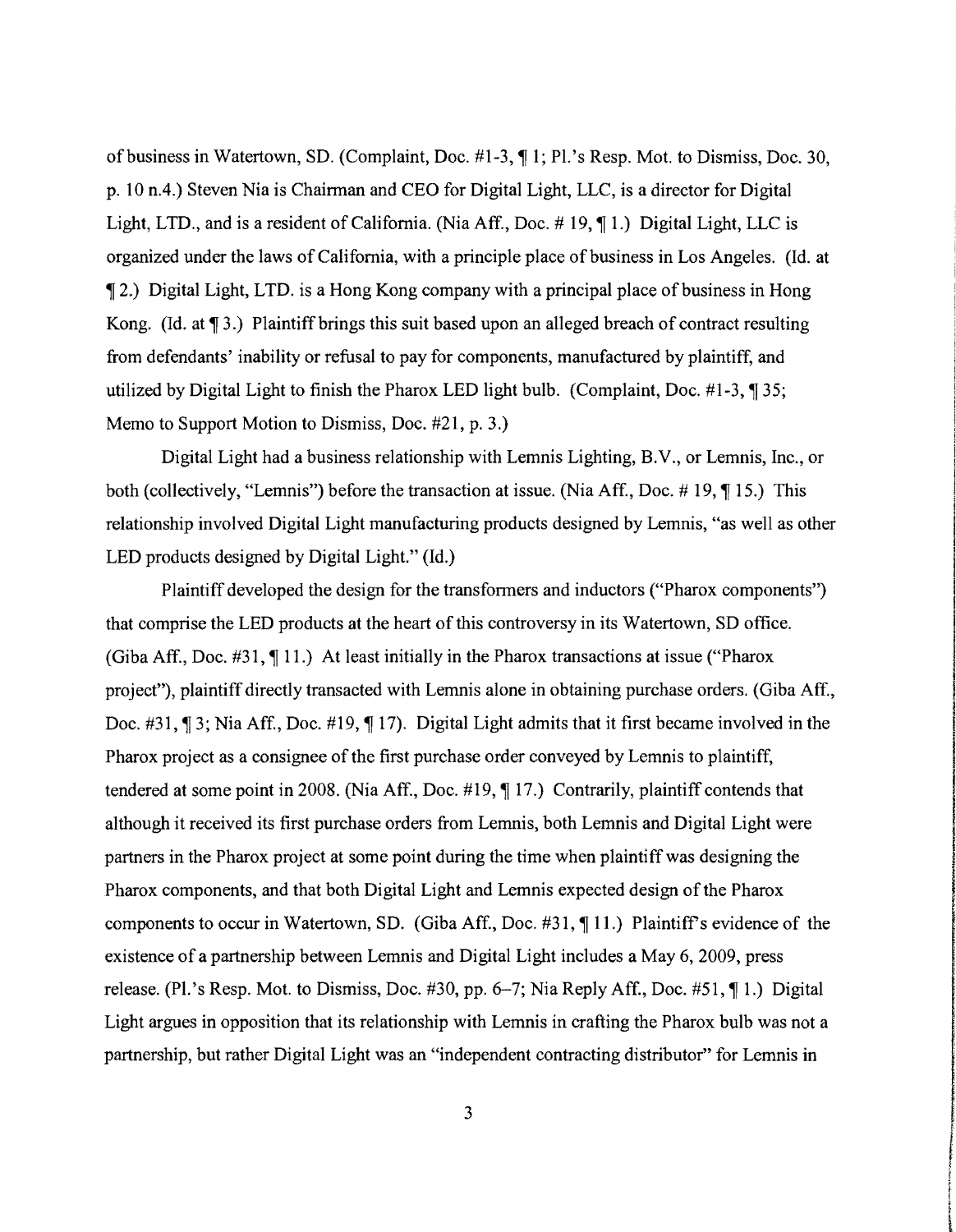its Pharox dealings. (Reply Mem. of Digital Light, Doc. #48, p. 9.)

Digital Light conveyed at least three purchase orders in its course of dealings with plaintiff, each of which provided the address of the plaintiff's German affiliate and the address of its headquarters, located in Watertown, SD. (Nia Aff., Doc. #19, Exs. B-D.) Plaintiff avers that invoices it sent to Digital Light, subsequent to the purchase orders, were provided on plaintiff's letterhead solely showing its Watertown, SD address. (Giba Aff., Doc. #31, ¶ 5.) Additionally, plaintiff asserts that the tenns and conditions it provided to the court, announcing South Dakota law as governing these transactions, were included in the first invoice, dated April 21, 2009, and in all invoices it provided to Digital Light in its Pharox dealings. (Giba Aff., Doc. #31,  $\sqrt{9}$  5 & Ex. 5, ¶ 10.) Both parties acknowledge that Digital Light directed payment to plaintiff, headquartered in South Dakota. (Giba Aff., Doc. #31,  $\sqrt{$  5 & Ex. 4; Reply Mem. of Digital Light, Doc. #48, p. 14.) Plaintiff also asserts that Digital Light and Lemnis were agents of the alleged Pharox partnership. (Pl.'s Resp. Mot. to Dismiss, Doc.  $\#30$ , pp. 6-7.) Digital Light contests this point. (Nia Aff., Doc.  $\#19$ ,  $\P$  28.) As noted above, this court must resolve any conflicting factual interpretations in the plaintiff's favor.

#### C. Procedural History

On December 2,2009, this action was commenced in the Third Judicial Circuit ofthe State of South Dakota in the County of Codington. Plaintiff alleged two counts of breach of contract against both Lemnis and Digital Light (Complaint, Doc.  $1-3$ ,  $\P\P$  27-37), and a count of fraud and deceit against Steven Nia (Id. at  $\P$  42–46). Digital Light provided a Notice of Removal from said court and a Notice of Special Appearance on Feb. 12,2010. Digital Light filed an affidavit (Doc.  $\#19$ ) and memorandum (Doc.  $\#21$ ) in support of this motion on the same day. A memorandum (Doc. #30) and affidavit (Doc. #31) in response to the motion was filed by plaintiff on March 3, 2010. Digital Light replied to plaintiff's memorandum and affidavit on March 17, 2010, with a memorandum (Doc. #48) and affidavit (Doc. #51).

#### **II.** ANALYSIS

In order to properly assert jurisdiction over a nonresident defendant, this court must determine that personal jurisdiction exists under the forum state's long-arm statute and that the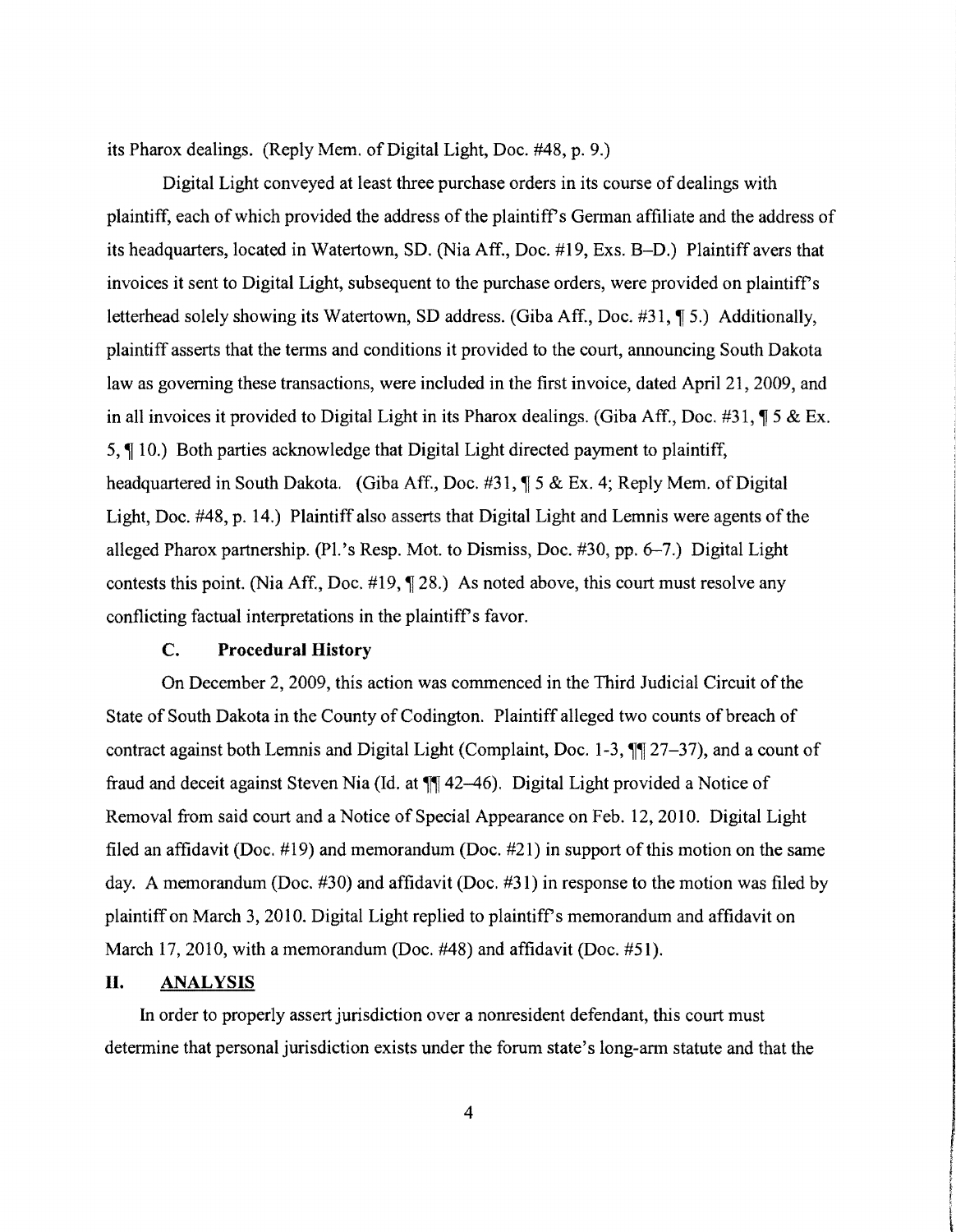exercise of personal jurisdiction is consistent with due process. Dever, 380 F.3d at 1073. As South Dakota's long-arm statute provides the "maximum protection of South Dakota courts" as allowed by the United States Constitution, see Block Indus., 495 F.2d at 259, our inquiry is limited to whether the exercise of personal jurisdiction comports with due process.

Due process requires that there be minimum contacts between the nonresident defendants and the forum state such that the assertion of personal jurisdiction is consistent with traditional notions of fair play and substantial justice. World-Wide Volkswagen Corp. V. Woodson, 444 U.S. 286, 291–92 (1980). "Sufficient contacts exist when the defendant's conduct and connection with the forum state are such that [it] should reasonably anticipate being haled into court there." Bell Paper Box, Inc. v. U.S. Kids, Inc., 22 F.3d 816, 818 (8th Cir. 1994) (citation omitted). To support a finding of reasonable anticipation, "there must be some act by which the defendant purposefully avails itself of the privilege of conducting activities within the forum [s] tate, thus invoking the benefits and protections of its laws."  $\underline{Id}$  at 818–19 (citation omitted).

The Eighth Circuit has established a five-factor test for measuring a defendant's contacts with the forum state:

[1] the nature and quality of defendant's contacts with the forum state; [2] the quantity of contacts;  $[3]$  the relation of the cause of action with those contacts;  $[4]$ the interest of the forum state in providing a forum for its residents; and [5] the convenience of the parties.

Northrup King Co. v. Compania Productora Semillas Algodoneras Selectas, S.A., 51 F.3d 1383, 1387–88 (8th Cir. 1995). "The last two factors are considered less important and are not determinative." Porter v. Berall, 293 F.3d 1073, 1076 (8th Cir. 2002).

Although two theories exist for supporting the assertion of personal jurisdiction–general jurisdiction and specific jurisdiction–as outlined in Helicopteros Nacionales de Colombia, S.A. v. Hall, 466 U.S. 408, 414–15 (1984), only specific jurisdiction is offered as plaintiff's theory for contesting this motion. (Pl.'s Resp. Mot. to Dismiss, Doc. #30, p. 4.) A case for general jurisdiction indeed lacks merit at this point, as plaintiff was unable to aver in its affidavits and exhibits that Digital Light had any connections that constitute continuous and systematic contacts  $\frac{5}{100}$ 

in Banki

describerances. ¥ i \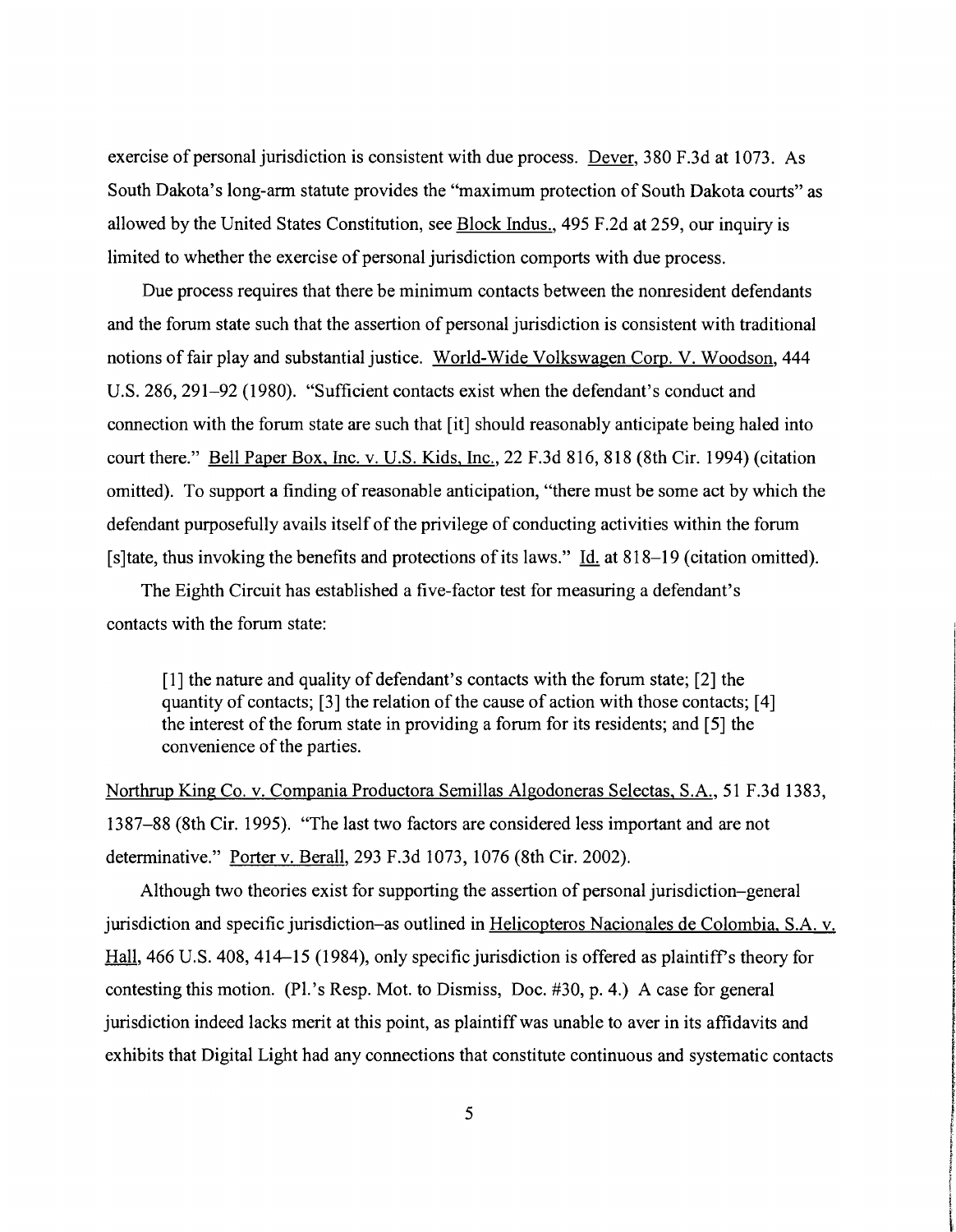with South Dakota. By contrast, Digital Light, without challenge, specifically related its lack of continuous and systematic connections with South Dakota in its own affidavits. (Nia Aff., Doc. #19,  $\mathbb{M}$  5–13; Memo to Support Motion to Dismiss, Doc. #21, pp. 9–10.) Specific jurisdiction is appropriate only if the injury giving rise to the lawsuit occurred within or had some connection to the forum state, meaning that the defendant purposely directed its activities at the forum state and the claim arose out of or relates to those activities. Burger King Corp. v. Rudzewicz, 471 U.S. 462,472 (1985).

Digital Light's contacts with South Dakota, taken in the light most favorable to plaintiff, all arise from its Pharox dealings. Digital Light sent three purchase orders to plaintiff that provide plaintiff's address as Watertown, SD. Plaintiff, in turn, sent invoices to Digital Light with plaintiff's Watertown, SD address and its South Dakota choice-of-law provision. Five email conversations transpired between plaintiff and Digital Light, with Digital Light instigating at least one of these conversations in its July 24, 2009, request for plaintiff to deliver Pharox components on time. Finally, although Digital Light contests plaintiff's dual assertions that Digital Light knew about and expected the design of Pharox components to occur in Watertown, SD, and that Digital Light and Lemnis were agents of the alleged Pharox partnership, this court must resolve all factual conflicts in favor of the plaintiff.

With respect to the first three of the five factors listed above, letters and telephone calls to the jurisdiction are not ordinarily sufficient by themselves to support the exercise of personal jurisdiction. Aylward v. Fleet Bank, 122 F.3d 616, 618 (8th Cir. 1977). Thus, the e-mails and invoices cited by the plaintiff are not dispositive when taken alone. However, one decisive inquiry is whether a defendant knew that the brunt of the injury would be felt by the plaintiff in the state in which the plaintiff "lives" and works and defendant intentionally targeted the forum state. See Calder v. Jones, 465 U.S. 783, 789-90 (1984). Here, Digital Light allegedly breached the contract by failing to provide payment to plaintiff on nine invoices and only partially paying on a tenth invoice. Digital Light directed at least three purchase orders to Wurth Electronics Midcom, Inc's Watertown, SD address. Digital Light directed payment specifically to Wurth Electronics Midcom, Inc., without mention of plaintiff's German affiliate or its address, after

6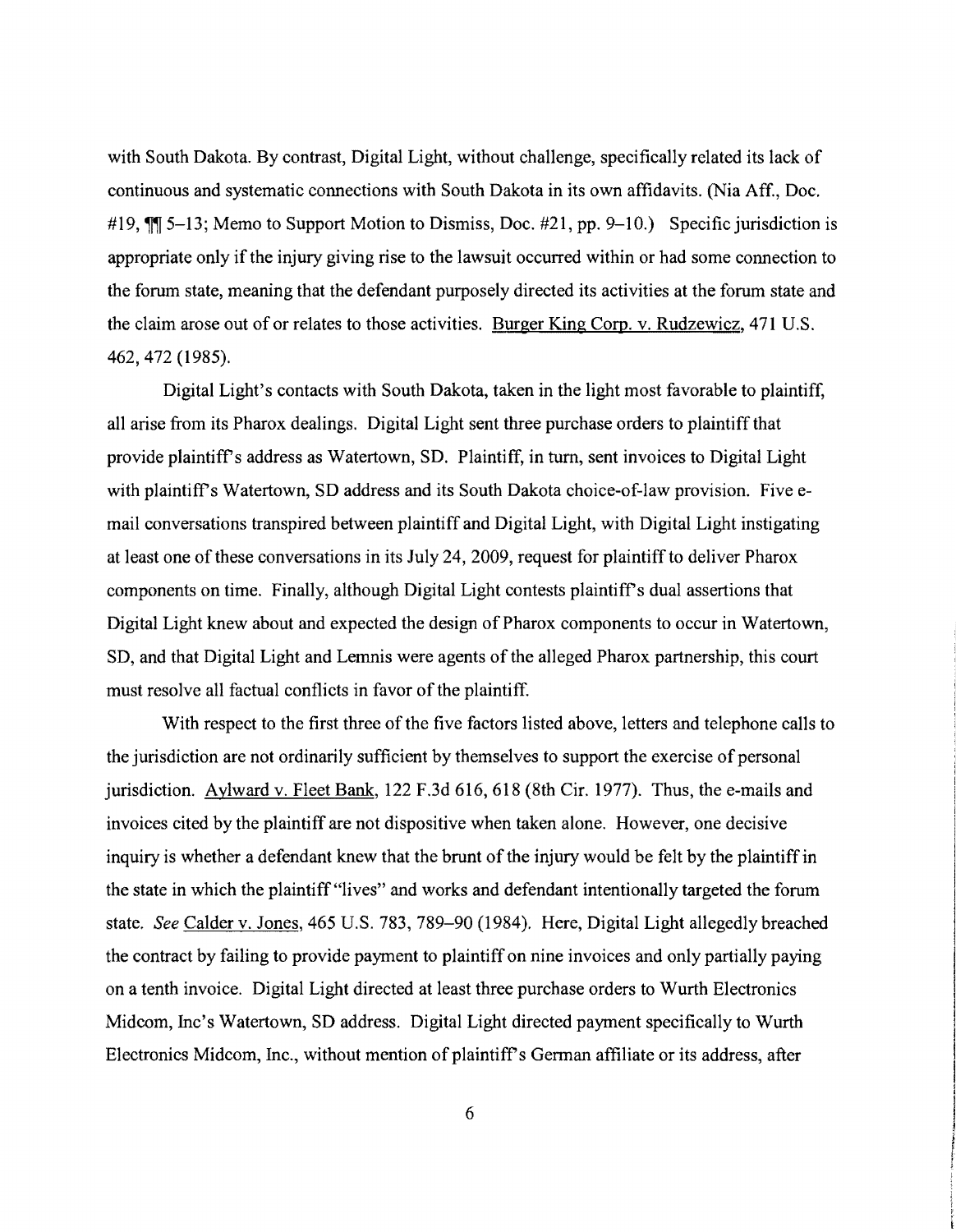receiving notification that plaintiff's address was in Watertown, SD. After plaintiff sent an invoice with only its South Dakota address listed, along with terms and conditions that provide South Dakota as the choice of law for the transaction, Digital Light, of its own initiative, continued to send purchase orders to plaintiff's South Dakota address. In this manner, Digital Light intentionally targeted the forum state. South Dakota law requires that products and services contracted for and used must be paid for in full. By withholding payment on the products delivered to it, Digital Light knew that the brunt of the injury would be felt by the plaintiff, who is headquartered in South Dakota. By this theory, plaintiff averred sufficient facts to meet the first three factors of this court's personal jurisdiction inquiry.

As a contract constitutes the basis of this controversy, this court may also utilize the minimum contacts analysis applicable to contract cases in order to ascertain whether personal jurisdiction is proper. In this analysis, the court must consider the parties' prior negotiations, contemplated future consequences, and actual course of dealings. St. Jude Med., Inc. v. Lifecare !nt'l. Inc, 250 F.3d 587,591 (8th Cir. 2001). Plaintiff alleges that Digital Light expected the design of the Pharox components to be conducted in Watertown, SD, both by having specific knowledge of this fact and by being in an agency relationship with Lemnis to produce the Pharox bulb. The parties would have contemplated that, as a part of their business relationship, Digital Light would need to pay plaintiff for any products Digital Light created based upon plaintiff's design and manufacture. Failure to pay plaintiff pursuant to terms, as alleged in the complaint, directly affects the plaintiff and its employees in South Dakota who designed the product, expecting payment in full.

Digital Light responds to the assertion of sufficient contacts with this jurisdiction by rightly asserting that "[m]erely entering into a contract with a forum resident does not provide the requisite contacts between a [non-resident] and the forum state." <u>Iowa Elec. Light & Power Co.</u> v. Atlas Corp., 603 F .2d 1301, 1303 (8th Cir. 1979). This controversy is distinguishable from Iowa Elec., however. Here, according to plaintiff, the product of this transaction-the design element-was crafted in South Dakota under the knowledge and expectations of Digital Light. The company harmed by the alleged breach of contract is a South Dakota corporation. Plaintiff

7